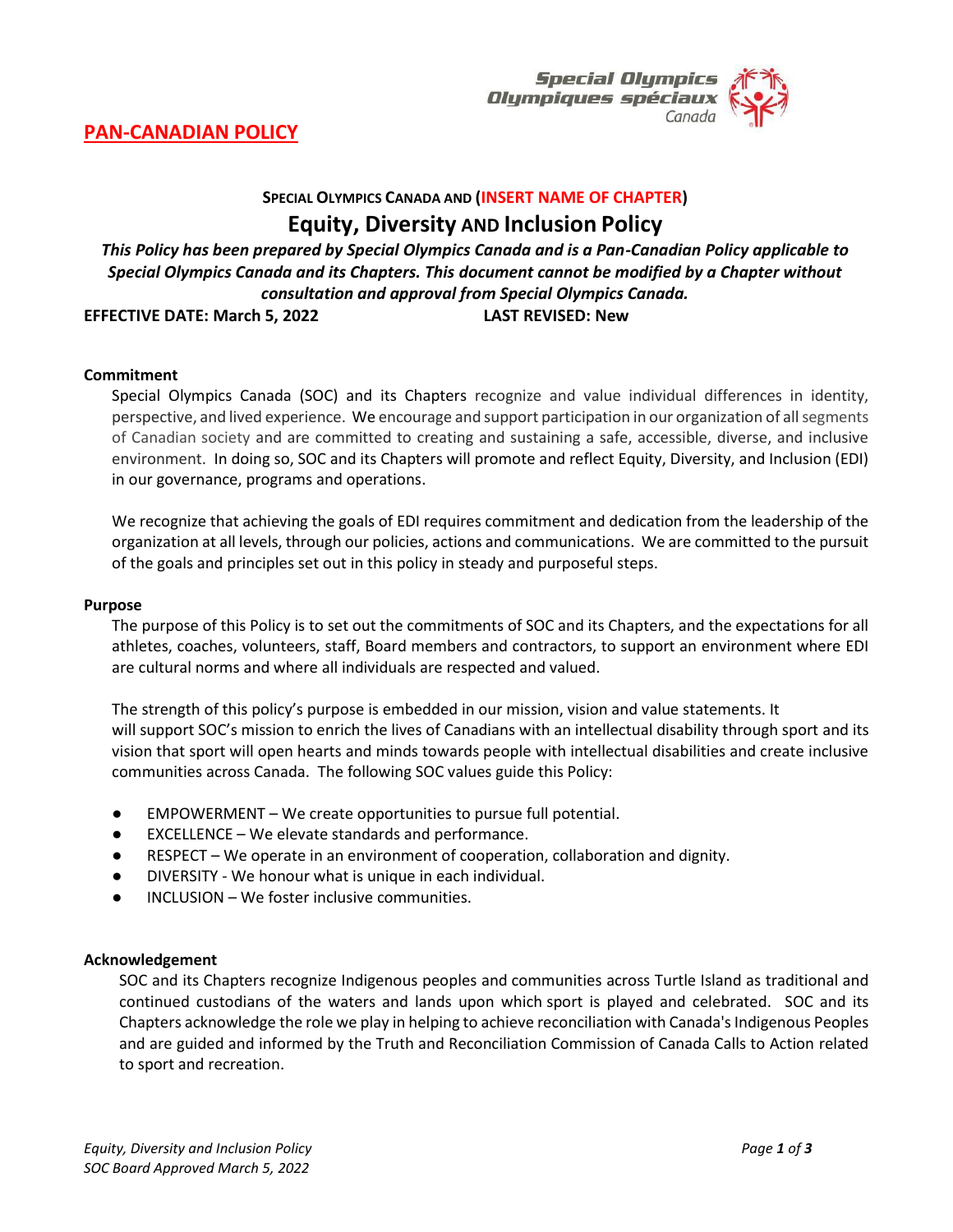

## **PAN-CANADIAN POLICY**

#### **Definitions**

- 1. The following terms have these meanings in this Policy:
	- a) *"Athlete"* refers to an individual registered as an Athlete with Special Olympics Canada or a Chapter
		- b) *"Chapter"*  means the Provincial or Territorial Special Olympics organization recognized by Special Olympics Canada as a provincial or territorial governing body of Special Olympics
		- c) "*Diversity*" refers to the similarities and differences among people. It includes, but is not limited to ability, sex, gender identity, ethnicity, race, age, sexual orientation, culture, religion, marital status, family status, socio-economic level, body size and shape, language, and accent. Valuing diversity means respecting and appreciating differences in individuals and groups and upholding human rights. It also means valuing various points of view and being open to new and different ideas while ensuring the presence and integration of a variety of individuals with different personal characteristics, particularly Under-represented Groups, in a group or organization.
		- d) *"Equity"*  is the fair treatment of people. Equity requires consistently promoting justice and fairness within the procedures, processes, and distribution of resources by organizations or systems to ensure everyone has the opportunity to grow, contribute and develop regardless of their identity. Tackling equity issues requires an understanding of the underlying or root causes of outcome disparities and requires the removal of barriers and creation of accessible and respectful environments. Everyone has the opportunity to achieve their personal potential in an equitable environment.
		- e) *"Inclusion"*  is the act of making everyone feel welcome and allowing them to be their true self. An inclusive environment ensures equitable access to resources and opportunities for all. It enables individuals and groups to feel safe, respected, engaged, and valued for who they are and for their contributions to organizational goals. Consider the following: diversity is a fact; inclusion is an action. Diversity is a noun; inclusion is a verb.
		- f) *"Under-represented Groups"* refers to any group involved at the athlete, coach, volunteer, staff and/or Board level whose representation is less than adequate or sufficient based on that group's representation within the larger population in Canada or other geographic area. Specific characteristics of an Under-represented Group vary according to context but can include women, persons with disabilities, Black, Indigenous, and People of Colour (BIPOC), members of the Two Spirit, Lesbian, Gay, Bisexual, Transgender, Queer/Questioning, Intersex, and Asexual communities (2SLGBTQIA+), newcomers to Canada, people of various religions, people from different regions, and people of low socio-economic status.

#### **Responsibilities**

- 6. SOC and its Chapters, athletes, coaches, volunteers, staff, Board members and contractors are responsible for adhering to this Policy and contributing to a safe and positive sport community in which all individuals are treated with respect.
- 7. SOC and its Chapters commit to advancing EDI in the areas specified in the sections below.

#### **Participation**

- 8. SOC and its Chapters will enhance the quality of, and increase the level of participation in their leadership and programs by:
	- a) Leading and supporting initiatives that focus on Equity, Diversity and Inclusion for Under-represented Groups.
	- b) Ensuring that individuals from Under-represented Groups have equitable opportunity to participate in programs, training, and other activities.